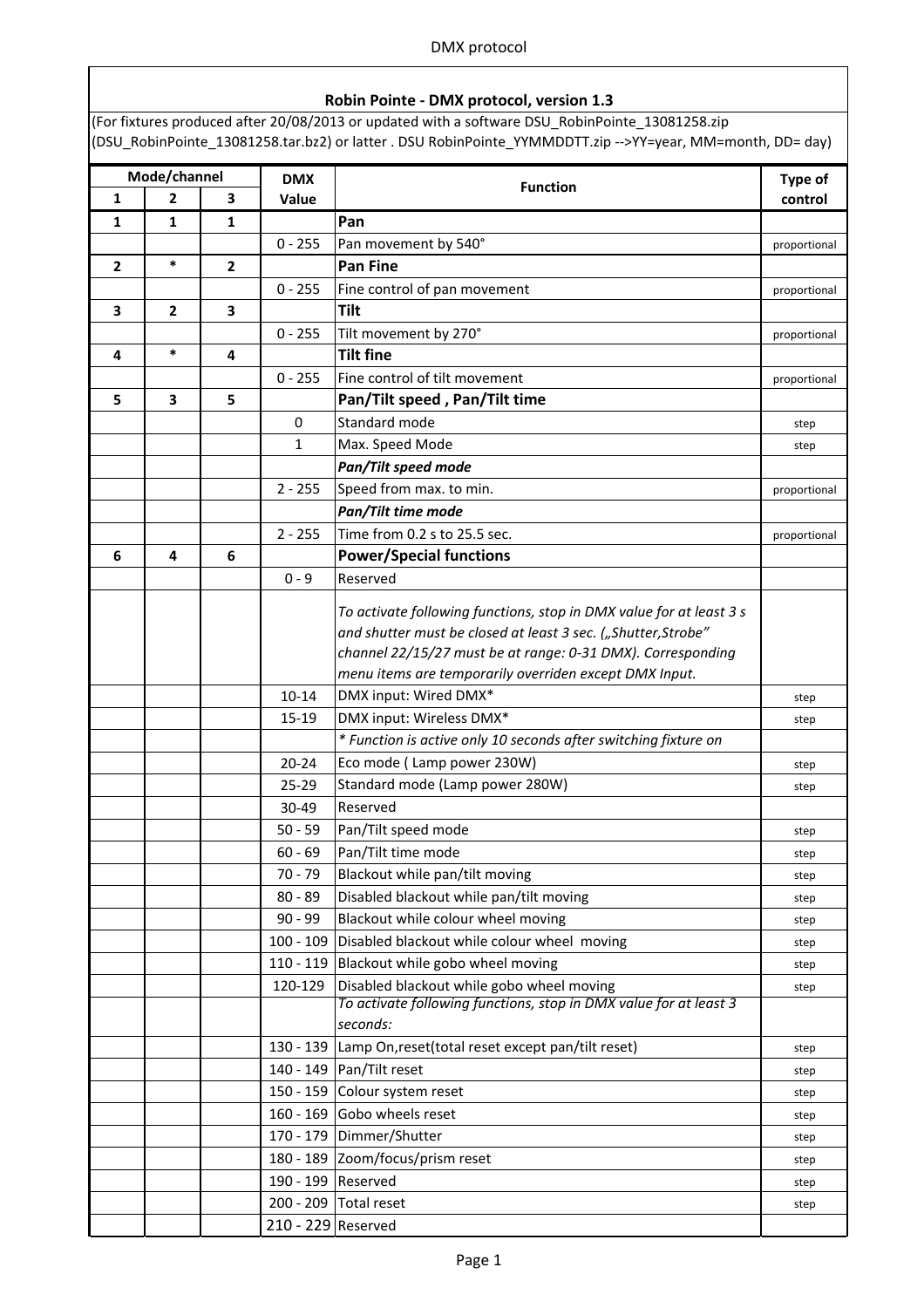| Mode/channel            |                | <b>DMX</b>              |                    | Type of                                                  |              |
|-------------------------|----------------|-------------------------|--------------------|----------------------------------------------------------|--------------|
| 1                       | $\overline{2}$ | 3                       | Value              | <b>Function</b>                                          | control      |
|                         |                |                         | 230 - 239 Lamp Off |                                                          | step         |
|                         |                |                         | 240 - 255 Reserved |                                                          |              |
|                         |                |                         |                    |                                                          |              |
| $\overline{\mathbf{z}}$ | 5              | $\overline{\mathbf{z}}$ |                    | <b>Colour wheel</b>                                      |              |
|                         |                |                         |                    | <b>Continual positioning</b>                             |              |
|                         |                |                         | $\bf{0}$           | Open/white                                               | proportional |
|                         |                |                         | 9                  | Deep Red                                                 | proportional |
|                         |                |                         | 18                 | Deep Blue                                                | proportional |
|                         |                |                         | 27                 | Yellow                                                   | proportional |
|                         |                |                         | 37                 | Green                                                    | proportional |
|                         |                |                         | 46                 | Magenta                                                  | proportional |
|                         |                |                         | 55                 | Azure                                                    | proportional |
|                         |                |                         | 64                 | Red                                                      | proportional |
|                         |                |                         | 73                 | Dark green                                               | proportional |
|                         |                |                         | 82                 | Amber                                                    | proportional |
|                         |                |                         | 91                 | Blue                                                     | proportional |
|                         |                |                         | 101                | Orange                                                   | proportional |
|                         |                |                         | 110                | <b>CTO</b>                                               | proportional |
|                         |                |                         | 119                | UV filter                                                | proportional |
|                         |                |                         | 128-129            | White                                                    | step         |
|                         |                |                         |                    | <b>Positioning</b>                                       |              |
|                         |                |                         | 130-134            | Deep Red                                                 | step         |
|                         |                |                         | 135-138            | Deep Blue                                                | step         |
|                         |                |                         | 139-143            | Yellow                                                   | step         |
|                         |                |                         | 144-147            | Green                                                    | step         |
|                         |                |                         | 148-152            | Magenta                                                  | step         |
|                         |                |                         | 153-157            | Azure                                                    | step         |
|                         |                |                         | 158-161            | Red                                                      | step         |
|                         |                |                         | 162-166            | Dark green                                               | step         |
|                         |                |                         | 167-171            | Amber                                                    | step         |
|                         |                |                         | 172-176            | Blue                                                     | step         |
|                         |                |                         | 177-180            | Orange                                                   | step         |
|                         |                |                         | 181-185            | <b>CTO</b>                                               | step         |
|                         |                |                         | 186-189            | UV filter                                                | step         |
|                         |                |                         |                    | 190 - 215 Forwards rainbow effect from fast to slow      | proportional |
|                         |                |                         |                    | 216 - 217 No rotation                                    | step         |
|                         |                |                         |                    | 218 - 243 Backwards rainbow effect from slow to fast     | proportional |
|                         |                |                         |                    | 244 - 249 Random colour selection by audio control       | step         |
|                         |                |                         |                    | (Set microphone sensitivity in menu "Personality")       |              |
|                         |                |                         |                    | 250 - 255 Auto random colour selection from fast to slow | proportional |
|                         |                |                         |                    |                                                          |              |
| 8                       | *              | 8                       |                    | <b>Colour wheel - fine positioning</b>                   |              |
|                         |                |                         | $0 - 255$          | Fine positioning                                         | proportional |
| 9                       | 6              | 9                       |                    | <b>Effect Speed</b>                                      |              |
|                         |                |                         | $0 - 255$          | Speed of Rot. Gobo selection from max. to min.           | proportional |
| $\ast$                  | $\ast$         | 10                      |                    | <b>Frost time</b>                                        |              |
|                         |                |                         | $\mathbf 0$        | Function is off                                          | step         |
| *                       | *              |                         | $1 - 255$          | Time of frost movement (0.1 sec. --- >25.5 sec.)         | proportional |
|                         |                | 11                      |                    | <b>Color time</b>                                        |              |
|                         |                |                         | $\pmb{0}$          | Function is off                                          | step         |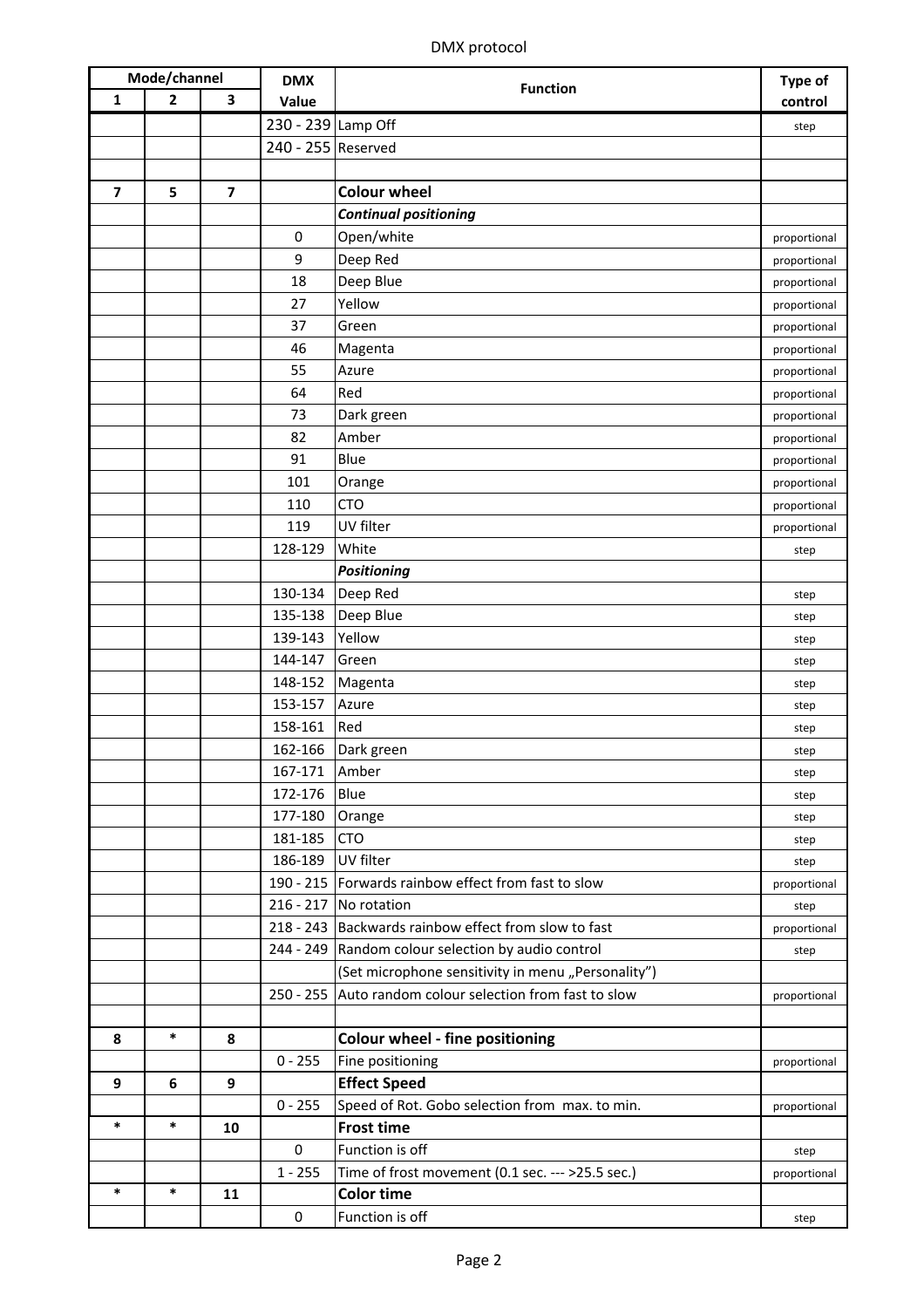| Mode/channel |                | <b>DMX</b> |             | Type of                                                      |              |
|--------------|----------------|------------|-------------|--------------------------------------------------------------|--------------|
| 1            | $\overline{2}$ | 3          | Value       | <b>Function</b>                                              | control      |
|              |                |            | $1 - 255$   | Time of colour wheel movement (0.1 sec. --- >25.5 sec.)      | proportional |
| *            | *              | 12         |             | <b>Static gobo time</b>                                      |              |
|              |                |            | $\mathbf 0$ | Function is off                                              | step         |
|              |                |            | $1 - 255$   | Time of static gobo wheel movement (0.1 sec. --- >25.5 sec.) | proportional |
| $\ast$       | $\ast$         | 13         |             | <b>Prism time</b>                                            |              |
|              |                |            | $\mathbf 0$ | Function is off                                              | step         |
|              |                |            | $1 - 50$    | Time of prism movement $(0.1$ sec. --- > 5 sec.)             | proportional |
|              |                |            | $1 - 255$   | Time of prism rotation (0.1 sec. --- >25.5 sec.)             | proportional |
| *            | *              | 14         |             | Zoom time                                                    |              |
|              |                |            | $\mathbf 0$ | Function is off                                              | step         |
|              |                |            | $1 - 255$   | Time of zoom movement (0.1 sec. --- >25.5 sec.)              | proportional |
| *            | *              | 15         |             | <b>Focus time</b>                                            |              |
|              |                |            | $\mathbf 0$ | Function is off                                              | step         |
|              |                |            | $1 - 255$   | Time of focus movement (0.1 sec. --- >25.5 sec.)             | proportional |
| 10           | $\overline{ }$ | 16         |             | Static gobo wheel                                            |              |
|              |                |            | $0 - 3$     | Open/hole                                                    | step         |
|              |                |            |             | <b>Positioning</b>                                           |              |
|              |                |            | $4 - 9$     | Gobo 1                                                       | step         |
|              |                |            | $10 - 15$   | Gobo <sub>2</sub>                                            | step         |
|              |                |            | $16 - 21$   | Gobo 3                                                       | step         |
|              |                |            | $22 - 27$   | Gobo 4                                                       | step         |
|              |                |            | 28-33       | Gobo 5                                                       | step         |
|              |                |            | 34-39       | Gobo 6                                                       | step         |
|              |                |            | 40-45       | Gobo 7                                                       | step         |
|              |                |            | 46-51       | Gobo 8                                                       | step         |
|              |                |            | 52-57       | Gobo 9                                                       | step         |
|              |                |            | 58-63       | Gobo 10                                                      | step         |
|              |                |            | 64-69       | Beam reducer 1                                               | step         |
|              |                |            | 70-75       | Beam reducer 2                                               | step         |
|              |                |            | 76-81       | Beam reducer 3                                               | step         |
|              |                |            | 82-87       | Beam reducer 4                                               | step         |
|              |                |            |             | Shaking gobos from slow to fast                              |              |
|              |                |            | 88-95       | Gobo 1                                                       | proportional |
|              |                |            | 96-103      | Gobo <sub>2</sub>                                            | proportional |
|              |                |            | 104-111     | Gobo 3                                                       | proportional |
|              |                |            | 112-119     | Gobo 4                                                       | proportional |
|              |                |            | 120-127     | Gobo 5                                                       | proportional |
|              |                |            | 128-135     | Gobo 6                                                       | proportional |
|              |                |            | 136-143     | Gobo 7                                                       | proportional |
|              |                |            | 144-151     | Gobo 8                                                       | proportional |
|              |                |            | 152-159     | Gobo 9                                                       | proportional |
|              |                |            | 160-167     | Gobo 10                                                      | proportional |
|              |                |            | 168-175     | Beam reducer 1                                               | proportional |
|              |                |            | 176-183     | Beam reducer 2                                               | proportional |
|              |                |            | 184-191     | Beam reducer 3                                               | proportional |
|              |                |            | 192-199     | Beam reducer 4                                               | proportional |
|              |                |            | 200-201     | Open/hole                                                    | step         |
|              |                |            |             | 202 - 221 Forwards gobo wheel rotation from fast to slow     | proportional |
|              |                |            |             | 222 - 223 No rotation                                        |              |
|              |                |            |             | 224 - 243 Backwards gobo wheel rotation from slow to fast    | proportional |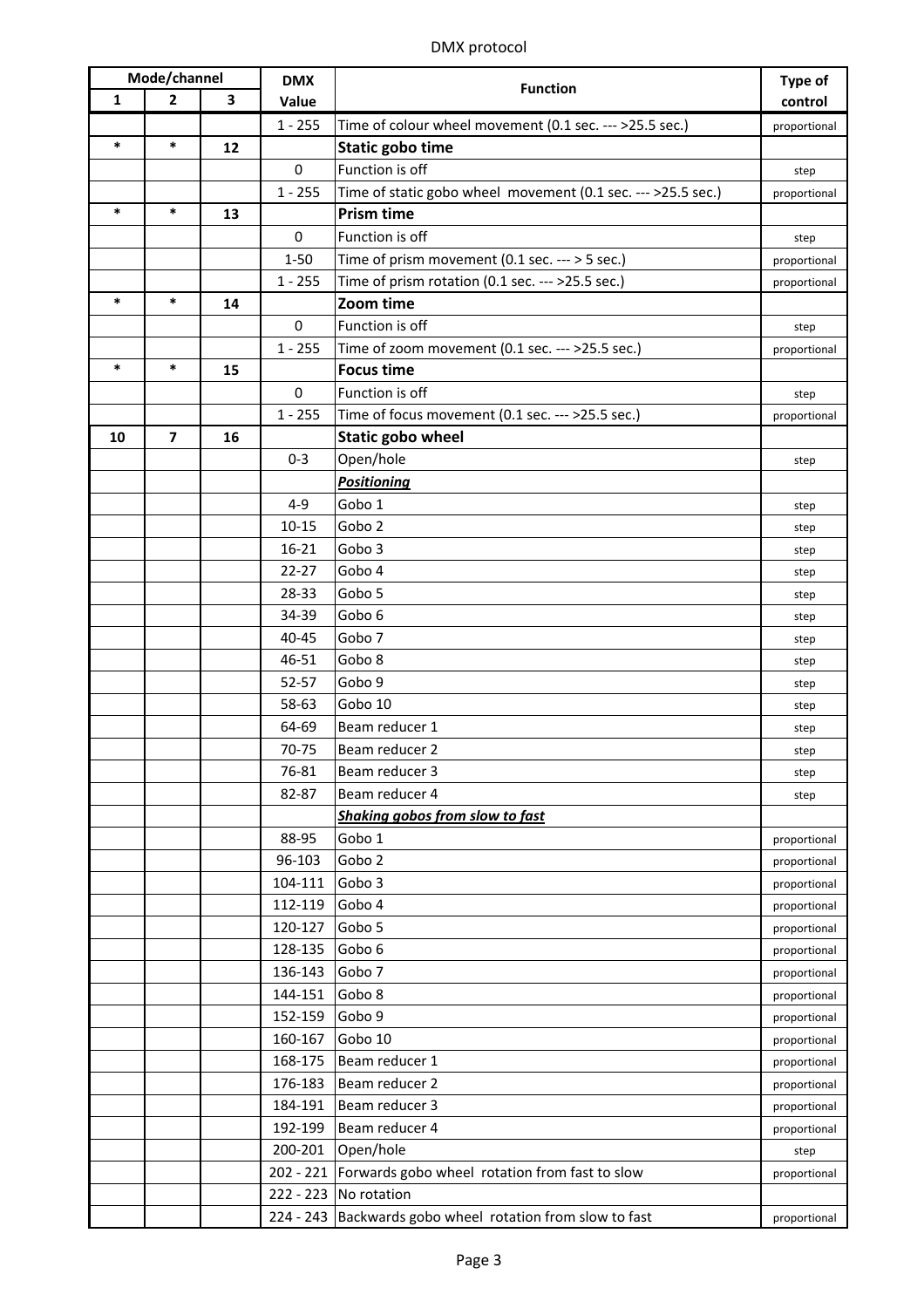| Mode/channel |              | <b>DMX</b> |           | Type of                                                         |              |
|--------------|--------------|------------|-----------|-----------------------------------------------------------------|--------------|
| $\mathbf{1}$ | $\mathbf{2}$ | 3          | Value     | <b>Function</b>                                                 | control      |
|              |              |            |           | 244 - 249 Random gobo selection by audio control                | step         |
|              |              |            |           | (Set microphone sensitivity in menu "Personality")              |              |
|              |              |            |           | 250 - 255 Auto random gobo selection from fast to slow          | proportional |
| 11           | 8            | 17         |           | <b>Rotating gobo wheel</b>                                      |              |
|              |              |            |           | In the range of 0-59 DMX the gobo selection speed is controlled |              |
|              |              |            |           | by the Effect Speed channel.                                    |              |
|              |              |            |           | Index - set indexing on channel 12/9/17                         |              |
|              |              |            | $\Omega$  | Open/Hole (default)                                             | step         |
|              |              |            | $1 - 4$   | Hole (flat field)                                               | step         |
|              |              |            | $5 - 7$   | Gobo 1                                                          | step         |
|              |              |            | $8 - 10$  | Gobo <sub>2</sub>                                               | step         |
|              |              |            | $11 - 13$ | Gobo <sub>3</sub>                                               | step         |
|              |              |            | 14-16     | Gobo 4                                                          | step         |
|              |              |            | 17-19     | Gobo 5                                                          | step         |
|              |              |            | $20 - 22$ | Gobo 6                                                          | step         |
|              |              |            | 23-25     | Gobo <sub>7</sub>                                               | step         |
|              |              |            | $26 - 28$ | Gobo 8                                                          | step         |
|              |              |            | 29-31     | Gobo 9                                                          | step         |
|              |              |            |           | Rotation - set rotation on channel 12/9/17                      |              |
|              |              |            | 32-34     | Gobo 1                                                          | step         |
|              |              |            | 35-37     | Gobo <sub>2</sub>                                               | step         |
|              |              |            | 38-40     | Gobo <sub>3</sub>                                               | step         |
|              |              |            | 41-43     | Gobo 4                                                          | step         |
|              |              |            | $4 - 46$  | Gobo 5                                                          | step         |
|              |              |            | 47-49     | Gobo 6                                                          | step         |
|              |              |            | 50-52     | Gobo <sub>7</sub>                                               | step         |
|              |              |            | 53-55     | Gobo 8                                                          | step         |
|              |              |            | 56-59     | Gobo 9                                                          | step         |
|              |              |            |           | Shaking gobos from slow to fast                                 |              |
|              |              |            |           | Index - set indexing on channel 12/9/17                         |              |
|              |              |            | 60-67     | Gobo 1                                                          | proportional |
|              |              |            | 68-75     | Gobo <sub>2</sub>                                               | proportional |
|              |              |            | 76-83     | Gobo 3                                                          | proportional |
|              |              |            | 84-91     | Gobo 4                                                          | proportional |
|              |              |            | 92-99     | Gobo 5                                                          | proportional |
|              |              |            | 100-107   | Gobo 6                                                          | proportional |
|              |              |            | 108-115   | Gobo 7                                                          | proportional |
|              |              |            | 116-123   | Gobo 8                                                          | proportional |
|              |              |            | 124-129   | Gobo 9                                                          | proportional |
|              |              |            |           | Shaking gobos from slow to fast                                 |              |
|              |              |            |           | Rotation - set rotation on channel 12/9/17                      |              |
|              |              |            | 130-137   | Gobo 1                                                          | proportional |
|              |              |            | 138-145   | Gobo 2                                                          | proportional |
|              |              |            | 146-153   | Gobo 3                                                          | proportional |
|              |              |            | 154-161   | Gobo 4                                                          | proportional |
|              |              |            | 162-169   | Gobo 5                                                          | proportional |
|              |              |            | 170-177   | Gobo 6                                                          | proportional |
|              |              |            | 178-185   | Gobo 7                                                          | proportional |
|              |              |            | 186-193   | Gobo 8                                                          | proportional |
|              |              |            | 194-199   | Gobo 9                                                          | proportional |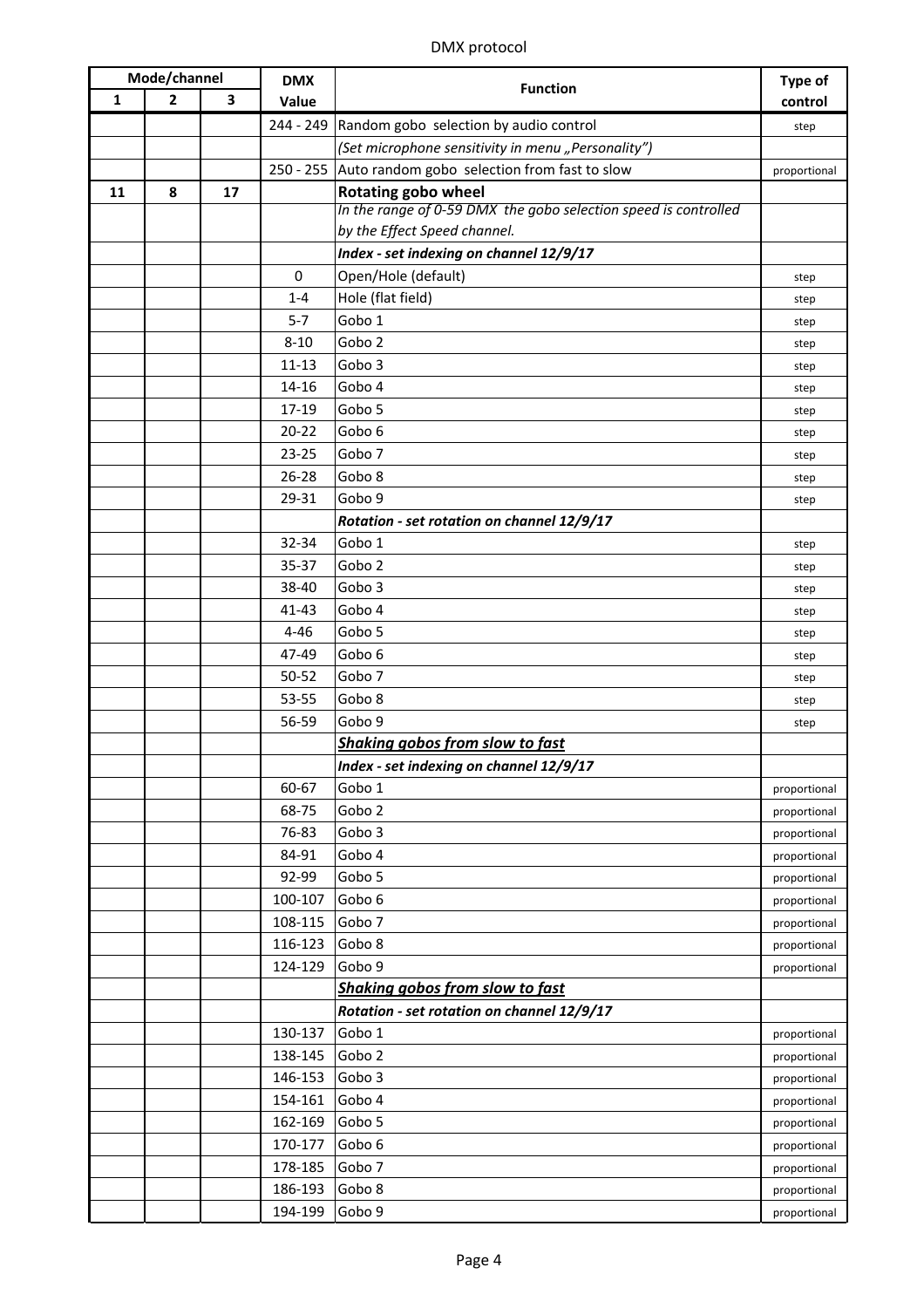| Mode/channel |                | <b>DMX</b> |                    | <b>Type of</b>                                            |              |
|--------------|----------------|------------|--------------------|-----------------------------------------------------------|--------------|
| 1            | $\overline{2}$ | 3          | Value              | <b>Function</b>                                           | control      |
|              |                |            |                    | 200 - 201 Open/hole                                       | step         |
|              |                |            |                    | 202 - 221 Forwards gobo wheel rotation from fast to slow  | proportional |
|              |                |            |                    | 222 - 223 No rotation                                     | step         |
|              |                |            |                    | 224 - 243 Backwards gobo wheel rotation from slow to fast | proportional |
|              |                |            |                    | 244 - 249 Random gobo selection by audio control          | step         |
|              |                |            |                    | (Set microphone sensitivity in menu "Personality")        |              |
|              |                |            |                    | 250 - 255 Auto random gobo selection from fast to slow    | proportional |
| 12           | 9              | 18         |                    | Rot. gobo indexing and rotation                           |              |
|              |                |            |                    | Gobo indexing - set position on channel 11/8/16           |              |
|              |                |            | $0 - 255$          | Gobo indexing                                             | proportional |
|              |                |            |                    | Gobo rotation - set position on channel 11/8/16           |              |
|              |                |            | $\mathbf 0$        | No rotation                                               | step         |
|              |                |            | $1 - 127$          | Forwards gobo rotation from fast to slow                  | proportional |
|              |                |            |                    | 128 - 129 No rotation                                     | step         |
|              |                |            |                    | 130 - 255 Backwards gobo rotation from slow to fast       | proportional |
| 13           | $\ast$         | 19         |                    | Rot. gobo indexing and rotation - fine                    |              |
|              |                |            | $0 - 255$          | Fine indexing (rotation)                                  | proportional |
| 14           | 10             | 20         |                    | Prism                                                     |              |
|              |                |            | $0 - 19$           | Open position (hole)                                      | step         |
|              |                |            | $20 - 49$          | 6-facet linear rotating prism -indexing                   | step         |
|              |                |            | $50 - 75$          | 6-facet linear rotating prism- rotation                   | step         |
|              |                |            | $76 - 105$         | 8-facet circular rotating prism- Indexing                 | step         |
|              |                |            | 106-127            | 8-facet circular rotating prism-rotation                  | step         |
|              |                |            |                    | Prism/gobo macros                                         |              |
|              |                |            | 128 - 135 Macro 1  |                                                           | step         |
|              |                |            | 136 - 143 Macro 2  |                                                           | step         |
|              |                |            | 144 - 151 Macro 3  |                                                           | step         |
|              |                |            | 152 - 159 Macro 4  |                                                           | step         |
|              |                |            | 160 - 167 Macro 5  |                                                           | step         |
|              |                |            | 168 - 175 Macro 6  |                                                           | step         |
|              |                |            | 176 - 183 Macro 7  |                                                           | step         |
|              |                |            | 184 - 191 Macro 8  |                                                           | step         |
|              |                |            | 192 - 199 Macro 9  |                                                           | step         |
|              |                |            |                    | 200 - 207 Macro 10                                        | step         |
|              |                |            | 208 - 215 Macro 11 |                                                           | step         |
|              |                |            |                    | 216 - 223 Macro 12                                        | step         |
|              |                |            | 224 - 231 Macro 13 |                                                           | step         |
|              |                |            |                    | 232 - 239 Macro 14                                        | step         |
|              |                |            |                    | 240 - 247 Macro 15                                        | step         |
|              |                |            | 248 - 255 Macro 16 |                                                           | step         |
| 15           | 11             | 21         |                    | <b>Prism rotation and indexing</b>                        |              |
|              |                |            |                    | Prism indexing - set position on channel 14/10/19         |              |
|              |                |            | $0 - 255$          | Prism indexing                                            | proportional |
|              |                |            |                    | Prism rotation - set position on channel 14/10/19         |              |
|              |                |            | $\mathbf 0$        | No rotation                                               | step         |
|              |                |            | $1 - 127$          | Forwards prism rotation from fast to slow                 | proportional |
|              |                |            |                    | 128 - 129 No rotation                                     | step         |
|              |                |            |                    | 130 - 255 Backwards prism rotation from slow to fast      | proportional |
| 16           | 12             | 22         |                    | Frost                                                     |              |
|              |                |            | 0                  | Open                                                      | step         |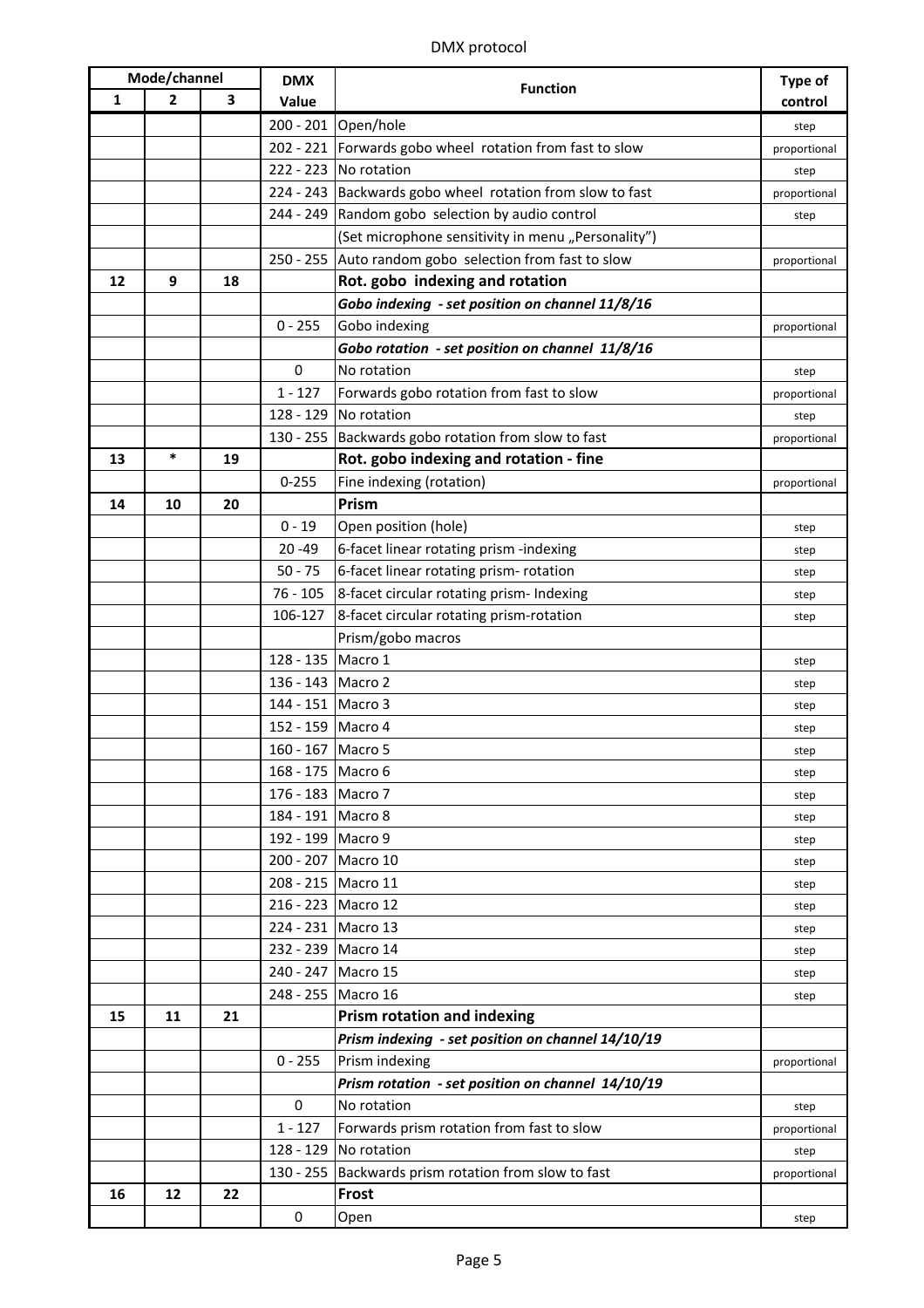|              | Mode/channel<br><b>DMX</b> |    |             |                                                               | Type of      |
|--------------|----------------------------|----|-------------|---------------------------------------------------------------|--------------|
| $\mathbf{1}$ | $\overline{2}$             | 3  | Value       | <b>Function</b>                                               | control      |
|              |                            |    | $1 - 179$   | Frost from 0% to 100%                                         | proportional |
|              |                            |    |             | 180 - 189 100% frost                                          | step         |
|              |                            |    |             | 190 - 211 Pulse closing from slow to fast                     | proportional |
|              |                            |    |             | 212 - 233 Pulse opening from fast to slow                     | proportional |
|              |                            |    |             | 234 - 255 Ramping from fast to slow                           | proportional |
| 17           | 13                         | 23 |             | Zoom                                                          |              |
|              |                            |    | $0 - 255$   | Zoom from max. to min.beam angle                              | proportional |
| 18           | $\ast$                     | 24 |             | Zoom - fine                                                   |              |
|              |                            |    | $0 - 255$   | Fine zooming                                                  | proportional |
| 19           | 14                         | 25 |             | <b>Focus</b>                                                  |              |
|              |                            |    | $0 - 255$   | Continuous adjustment from far to near                        | proportional |
| 20           | $\ast$                     | 26 |             | <b>Focus - fine</b>                                           |              |
|              |                            |    | $0 - 255$   | Fine focusing                                                 | proportional |
| 21           | $\ast$                     | 27 |             | Autofocus (priority & distance selection)                     |              |
|              |                            |    |             |                                                               |              |
|              |                            |    |             | Select desired distance and effect on which you need to focus |              |
|              |                            |    |             | and use "Focus" channel (19/14/25) to focus the image.        |              |
|              |                            |    | $\mathbf 0$ | Autofocus Off                                                 | step         |
|              |                            |    |             | <b>Rotating gobos &amp; Hole (flat field)</b>                 |              |
|              |                            |    | 1           | 10 metres                                                     | proportional |
|              |                            |    | 8           | 15 metres                                                     | proportional |
|              |                            |    | 16          | 20 metres                                                     | proportional |
|              |                            |    | 24          | 25 metres                                                     | proportional |
|              |                            |    | 32          | 30 metres                                                     | proportional |
|              |                            |    | 40          | 35 metres                                                     | proportional |
|              |                            |    | 48          | 40 metres                                                     | proportional |
|              |                            |    | 56          | 45 metres                                                     | proportional |
|              |                            |    |             | <b>Static gobos &amp; Hole (default)</b>                      |              |
|              |                            |    | 64          | 10 metres                                                     | proportional |
|              |                            |    | 72          | 20 metres                                                     | proportional |
|              |                            |    | 80          | 30 metres                                                     | proportional |
|              |                            |    | 88          | 40 metres                                                     | proportional |
|              |                            |    | 96          | 50 metres                                                     | proportional |
|              |                            |    | 104         | 60 metres                                                     | proportional |
|              |                            |    | 112         | 70 metres                                                     | proportional |
|              |                            |    | 120         | 80 metres                                                     | proportional |
|              |                            |    | 127         | Infinity                                                      | proportional |
|              |                            |    | 128-255     | Reserved                                                      |              |
| 22           | 15                         | 28 |             | Shutter/ strobe                                               |              |
|              |                            |    | $0 - 31$    | Shutter closed (Lamp power reduced to 230 W)                  | step         |
|              |                            |    | $32 - 63$   | Shutter open, Full lamp power                                 | step         |
|              |                            |    | $64 - 95$   | Strobe-effect from slow to fast                               | proportional |
|              |                            |    | $96 - 127$  | Shutter open                                                  | step         |
|              |                            |    |             | 128 - 143 Opening pulse in sequences from slow to fast        | proportional |
|              |                            |    |             | 144 - 159 Closing pulse in sequences from fast to slow        | proportional |
|              |                            |    |             | 160 - 191 Shutter open                                        | step         |
|              |                            |    |             | 192 - 223 Random strobe-effect from slow to fast              | proportional |
|              |                            |    |             | 224 - 255 Shutter open, Full lamp power                       | step         |
| 23           | 16                         | 29 |             | <b>Dimmer intensity</b>                                       |              |
|              |                            |    | $0 - 255$   | Dimmer intensity from 0% to 100%                              | proportional |
| 24           | $\ast$                     | 30 |             | Dimmer intensity - fine                                       |              |